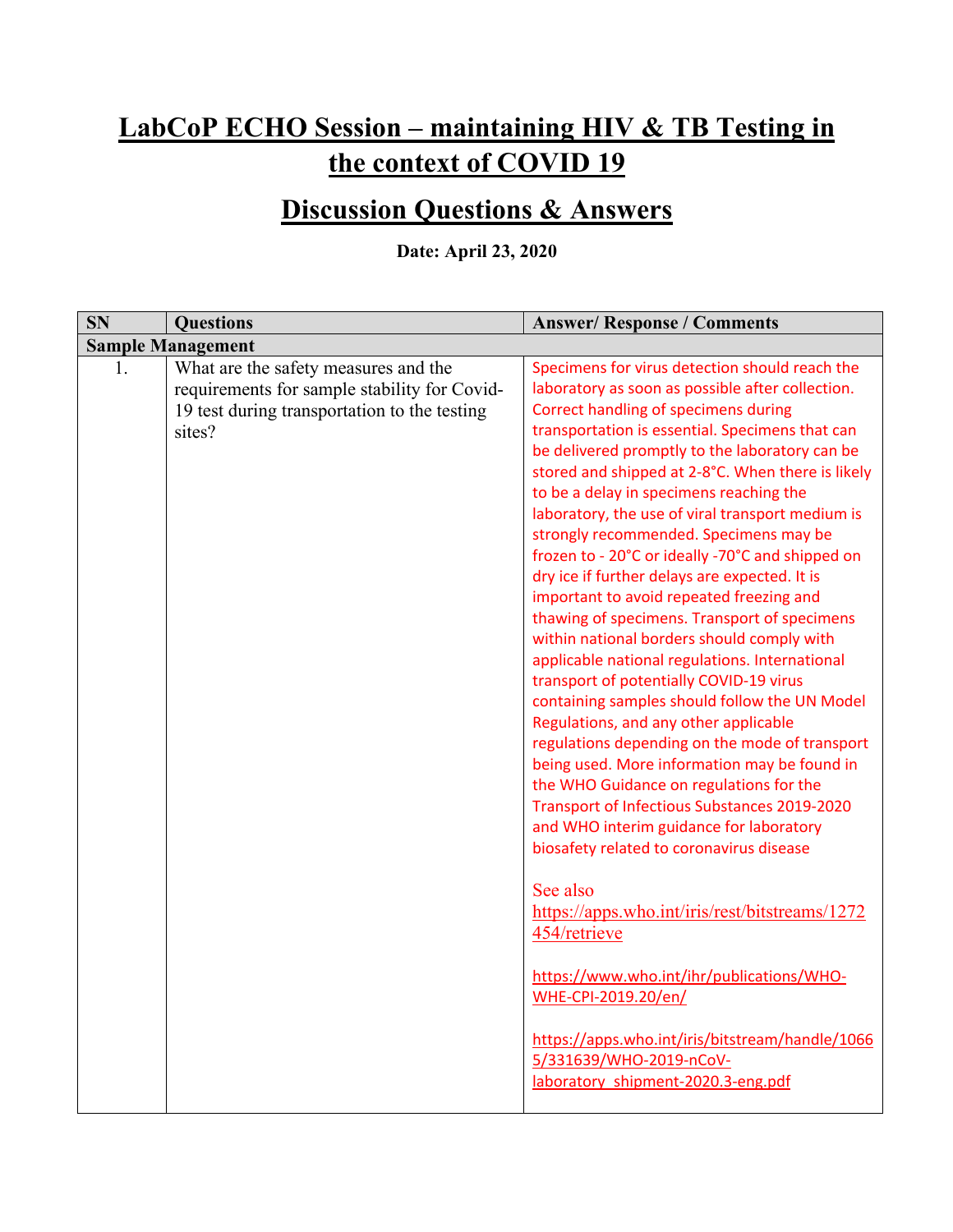| 2.                        | What are some of the specific measures that    | VL testing should continue as is because this is                                        |
|---------------------------|------------------------------------------------|-----------------------------------------------------------------------------------------|
|                           | can be taken to ensure VL sample inflow        | currently fully funded. What we should be<br>considering is how to accommodate COVID-19 |
|                           | continues amidst COVID                         | testing in the midst of VL and EID. Key critical                                        |
|                           |                                                | molecular diagnostic tests should be prioritized                                        |
|                           |                                                | are early infant diagnosis (EID), TB testing of all                                     |
|                           |                                                | suspected, and viral load testing for people living                                     |
|                           |                                                | with advanced HIV disease; those suspected of                                           |
|                           |                                                | failing treatment, including pregnant and                                               |
|                           |                                                | breastfeeding women; and infants, children, and                                         |
|                           |                                                | adolescents. During the presentation, we talked                                         |
|                           |                                                | of integrated testing to include multiplex testing,                                     |
|                           |                                                | sample transport systems, data systems,                                                 |
|                           |                                                | consider work shift, overtime etc. Funding                                              |
|                           |                                                | should be made available from COVID-19                                                  |
|                           |                                                | supported funds to support additional cost of                                           |
|                           |                                                | sample transport, overtime payment, and HR                                              |
|                           |                                                | needs.                                                                                  |
| <b>Biosafety Measures</b> |                                                |                                                                                         |
| 3.                        | Most of the laboratories in Africa, do not     | New biosafety guidance to replace the one at                                            |
|                           | meet the required standard, with the COVID     | https://www.who.int/publications-                                                       |
|                           | pandemic what is the way forward, using this   | detail/laboratory-biosafety-guidance-related-to-                                        |
|                           | current platform for COVID testing. So what    | coronavirus-disease-2019-(covid-19) is expected                                         |
|                           | is the minimal laboratory standard needed to   | very soon. This will clarify and reduce the                                             |
|                           | effectively handle COVID testing and           | minimum requirements when procedures that                                               |
|                           | biosafety requirements                         | do not generate droplets or aerosols are used in                                        |
|                           |                                                | diagnosis, allowing for more decentralized                                              |
|                           |                                                | testing. Please watch this space.                                                       |
| <b>Diagnosis</b><br>4.    | When should the serology test kit be used in   |                                                                                         |
|                           | testing COVID-19 patients?                     |                                                                                         |
| 5.                        | What mitigating steps are being made to        | Yes, indeed this is recommended; see :                                                  |
|                           | triage cases as they come for testing at sites | https://www.who.int/news-room/detail/04-04-                                             |
|                           | with both COVID/TB/HIV testing facilities?     | 2020-updated-who-information-note-ensuring-                                             |
|                           | Preventing mixing of patient populations       | continuity-of-tb-services-during-the-covid-19-                                          |
|                           | would be critical to prevent confections.      | pandemic                                                                                |
|                           |                                                |                                                                                         |
|                           |                                                | Further, early infant HIV diagnosis and viral load                                      |
|                           |                                                | testing for people living with advanced HIV                                             |
|                           |                                                | disease; those suspected of failing treatment,                                          |
|                           |                                                | including pregnant and breastfeeding women;                                             |
|                           |                                                | and infants, children, and adolescents should                                           |
|                           |                                                | remain top priorities.                                                                  |
| 6.                        | Massive house to house testing for covid-19    | Diagnosis of COVID based on suggestive                                                  |
|                           | to commence soonest[real-time], with           | syndrome during the pandemic may still be                                               |
|                           | insufficient kits on ground in AFRICA-         | possible. See also here :                                                               |
|                           | NIGERIA in particularhow is this going to      | https://www.who.int/publications-                                                       |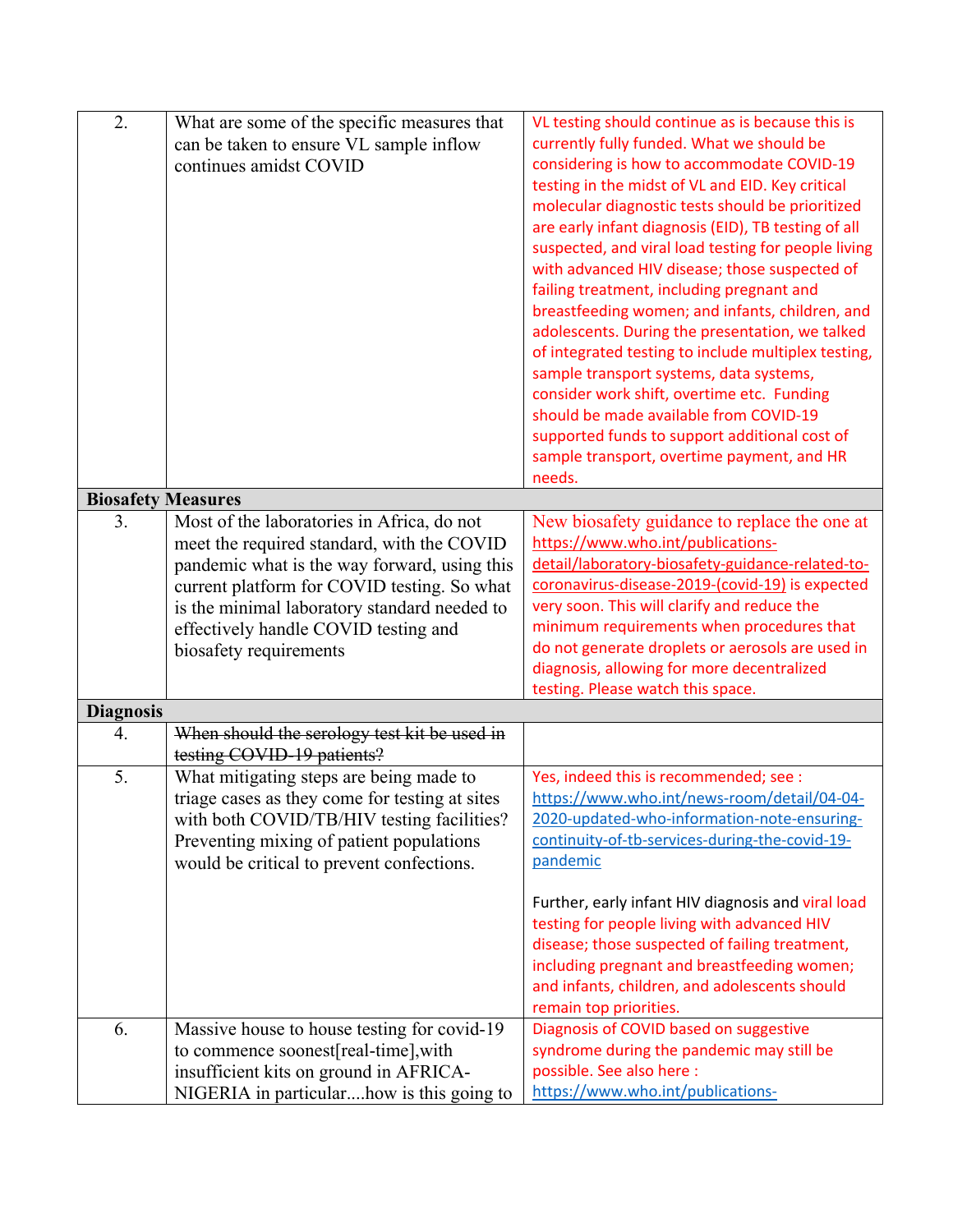|                  | be possible considering the daily escalation     | detail/considerations-in-the-investigation-of-                           |
|------------------|--------------------------------------------------|--------------------------------------------------------------------------|
|                  | in number of infected people                     | cases-and-clusters-of-covid-19                                           |
| 7.               | Is there a list of WHO approved HIV self-        | See here:                                                                |
|                  | testing kits that is available, do we have self- | https://www.who.int/hiv/topics/self-testing/en/                          |
|                  | testing videos to help with training and         |                                                                          |
|                  | implementation thank you                         | Additional considerations on HIV testing in                              |
| 8.               | What about prioritization of pregnant and        | COVID should be available shortly.                                       |
|                  | breastfeeding women for HTS testing and          |                                                                          |
|                  | maternal retesting?                              |                                                                          |
| 9.               | Regarding self-testing for HIV diagnosis,        |                                                                          |
|                  | based on the stigma that still exists, I can see |                                                                          |
|                  | many barriers to obtaining truthful answers      |                                                                          |
|                  | and also subject to abuse, or avoiding testing   |                                                                          |
|                  | - is there any experience on implementing        |                                                                          |
|                  | self-testing successfully?                       |                                                                          |
| 10.              | In the case of self-testing how do we get        |                                                                          |
|                  | those tested positive, get confirmatory test     |                                                                          |
|                  | and treatment in this period of lockdown         |                                                                          |
| 11.              | Which Rapid diagnostic tests have been           | The three NAT tests have been listed on the                              |
|                  | recommended by WHO?                              | WHO emergency use list for COVID-19 as of right                          |
|                  |                                                  | now are the following :<br>https://www.who.int/diagnostics laboratory/eu |
|                  |                                                  | al/listing/en/                                                           |
|                  |                                                  | However, additional manual NAT tests have                                |
|                  |                                                  | been approved by the technical team at WHO.                              |
|                  |                                                  |                                                                          |
|                  |                                                  | Rapid diagnostic tests, using antigen or                                 |
|                  |                                                  | antibodies, are not currently recommended for                            |
|                  |                                                  | clinical management.                                                     |
| 12.              | Please what does it take to ensure the           | This requires advance planning to provide for                            |
|                  | Genexpert machine accommodates the               | sufficient capacity to continue TB tests                                 |
|                  | investigation of COVID-19 without                | uninterruptedly. See also here                                           |
|                  | interrupting TB assay routinely?                 | http://www.euro.who.int/en/health-                                       |
|                  |                                                  | topics/communicable-                                                     |
|                  |                                                  | diseases/tuberculosis/publications/2020/rapid                            |
|                  |                                                  | -communication-on-the-role-of-the-                                       |
|                  |                                                  | genexpert-platform-for-rapid-molecular-                                  |
|                  |                                                  | testing-for-sars-cov-2-in-the-who-european-                              |
| <b>Treatment</b> |                                                  | $region-2020$                                                            |
| 13.              | What are the monitoring mechanism of TB          | Apart from monitoring, it is important to                                |
|                  | treatment adherence during this pandemic?        | ensure patients feel supported to continue                               |
|                  |                                                  | treatment by improving communication                                     |
|                  |                                                  | between in-person encounters with                                        |
|                  |                                                  | healthcare staff.                                                        |
|                  | <b>Procurement and supply</b>                    |                                                                          |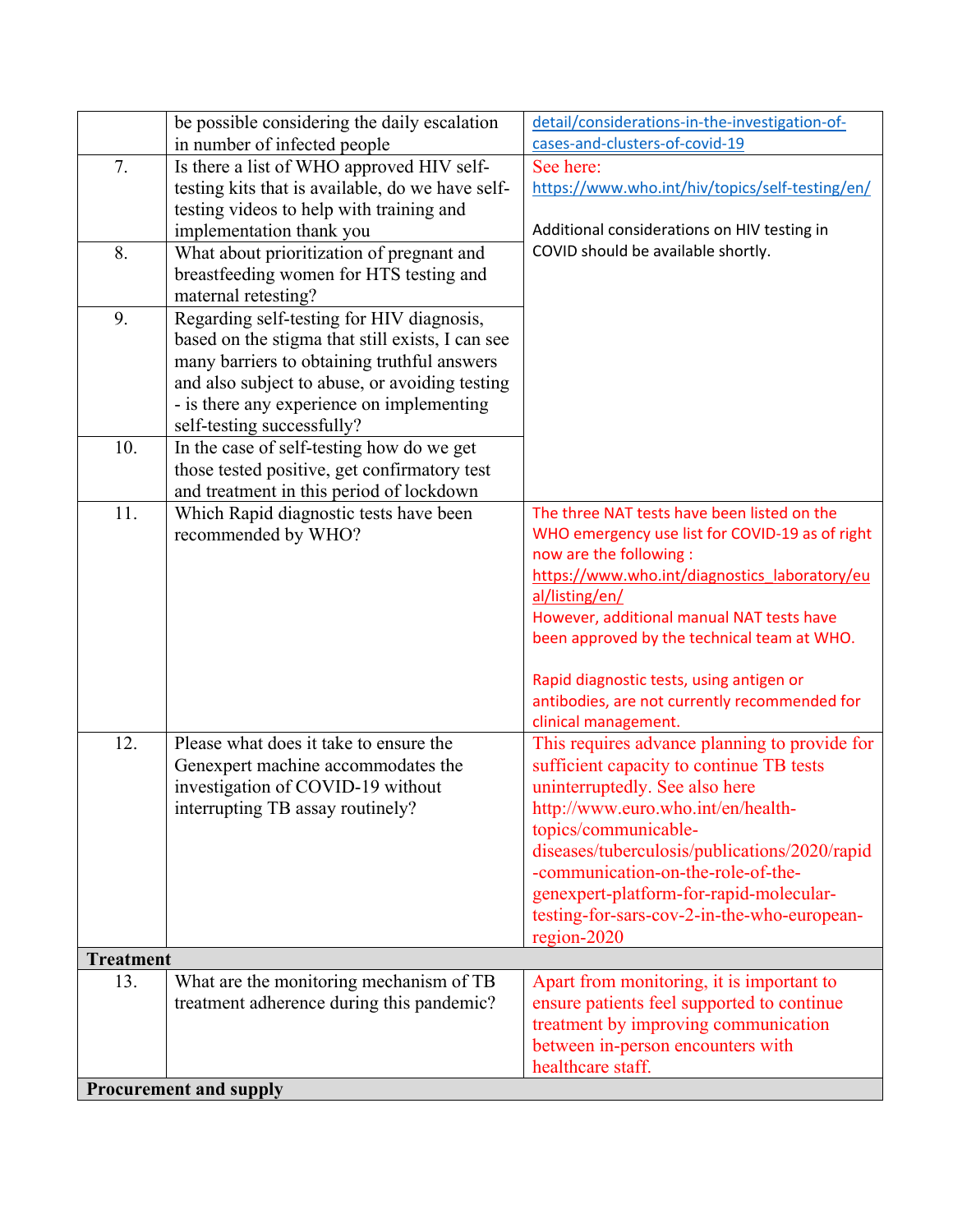| 14.<br>15.           | What are the plans to ensure adequate supply<br>of TB diagnostic tests such as cartridges and<br>medicines?<br>With most countries on lockdown and travel<br>restrictions, How has WHO worked with<br>governments to make sure vulnerable<br>HIV/TB patients continue receiving services<br>like testing and treatments?                       | Our Information Note and the<br>communications and advocacy around it in<br>the last months have highlighted, amongst<br>others, the importance of protecting<br>vulnerable individuals from further<br>marginalization<br>https://www.who.int/tb/COVID_19consideratio<br>ns tuberculosis services.pdf                                                                                                          |
|----------------------|------------------------------------------------------------------------------------------------------------------------------------------------------------------------------------------------------------------------------------------------------------------------------------------------------------------------------------------------|-----------------------------------------------------------------------------------------------------------------------------------------------------------------------------------------------------------------------------------------------------------------------------------------------------------------------------------------------------------------------------------------------------------------|
|                      |                                                                                                                                                                                                                                                                                                                                                | We are working with partners like Global Fund<br>and Global Drug Facility to make sure that there<br>are no stockouts (e.g. if patients are given a 6-<br>month supply of TB drugs to take home at one<br>go). Furthermore, the Diagnostics Consortium<br>for COVID-19 is working with suppliers to ensure<br>available stock for HIV and TB tests.                                                             |
|                      | <b>Sensitivity, Specificity and detection range</b>                                                                                                                                                                                                                                                                                            |                                                                                                                                                                                                                                                                                                                                                                                                                 |
| 16.                  | There are emerging reports that are pointing<br>out the increased rates of covid-19 FALSE<br>NEGTIVE results (above 15% rate) from<br>molecular tests that have been granted<br>emergency use by FDA. Please how could<br>this affect molecular test algorithms<br>especially in settings with low prevalence of<br>SARS-CoV-2 like in Africa? | Which instrument is this? Please specify. I have<br>not seen this data from any of the FDA EUA or<br>WHO EUL instruments. Also, the sample quality<br>is very important for COVID and can lead to false<br>negatives if sampled inadequately.                                                                                                                                                                   |
| 17.                  | There is evidence that COVID-19 assay<br>using saliva has a higher sensitivity<br>compared to other specimens<br>(https://www.medrxiv.org/content/10.1101/2<br>020.04.16.20067835v1). I will like to know<br>if there are studies on sputum to know if this<br>specimen type can be used on the GeneXpert<br>machine for COVID-19 as well.     | The currently available tests have not been<br>evaluated for saliva nor any available data on<br>performance yet available. Further, additional<br>sample types must be included in the intended<br>use claims of each test and associated data<br>included in package inserts and provided to the<br>necessary assessment body. There are also<br>conflicting reports of viral loads being lower in<br>saliva. |
| <b>Cross cutting</b> |                                                                                                                                                                                                                                                                                                                                                |                                                                                                                                                                                                                                                                                                                                                                                                                 |
| 18.                  | What is OGAC thinking about current<br>TB/HIV diagnostics budget for 2020<br>(COP19) and 2021 (COP 20)? Are we going<br>to see budget reductions to fund COVID<br>activities?                                                                                                                                                                  | The United States government is support<br>COVID-19 through direct funding to the<br>country that is different from PEPFAR<br>funding. No direct PEPFAR funds should be<br>diverted to COVID, however, countries<br>should use these other COVID supported<br>funds to address any additional needs.                                                                                                            |
| 19.                  | How do we improve laboratory surveillance<br>in resource limited set ups.                                                                                                                                                                                                                                                                      | Surveillance please see here<br>https://apps.who.int/iris/bitstream/handle/1066<br>5/331506/WHO-2019-nCoV-<br>SurveillanceGuidance-2020.6-eng.pdf                                                                                                                                                                                                                                                               |